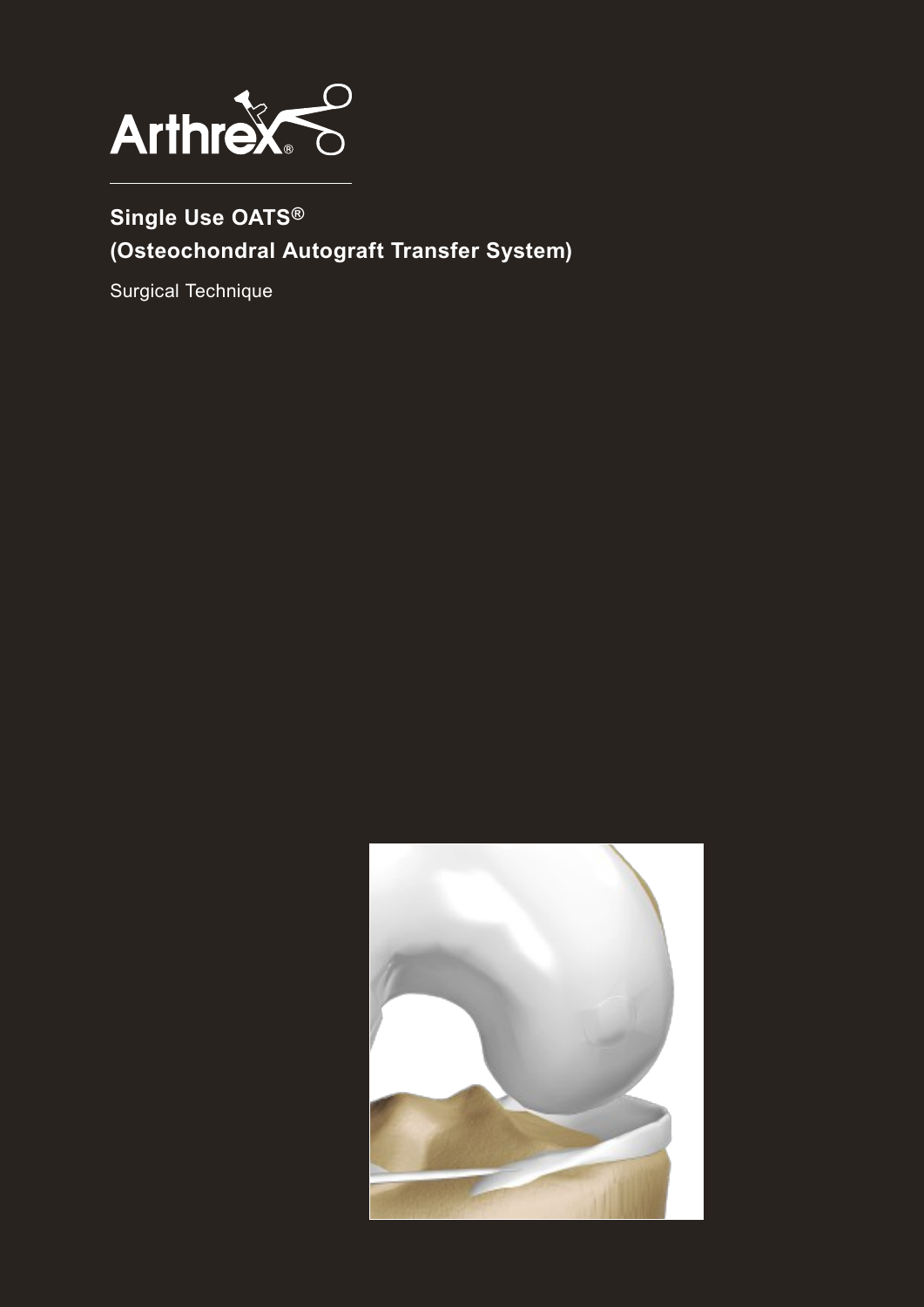

Single Use OATS® – Osteochondral Autograft Transfer System



*Single use OATS sets*



The single use OATS (Osteochondral Autograft Transfer System) facilitates harvesting of 4.75, 6, 8, or 10mm osteochondral/hyaline cartilage cylinders from a donor site superior and lateral to the notch or above the sulcus terminalis. A recipient socket, sized to the appropriate depth, is created in the chondral defect to accept the donor graft. The bone cylinder can be visualized through the clear graft delivery tube while it is inserted with the collared pin delivery system for press-fit fixation.

The completely disposable, size-specific system includes a recipient harvester, donor harvester, alignment rod, tamp, graft delivery tube, Core Extruder for controlled push-in core insertion, and optional graft driver. All of the system components are provided sterile and are packaged in a rigid thermo-formed tray, nestled in individual compartments.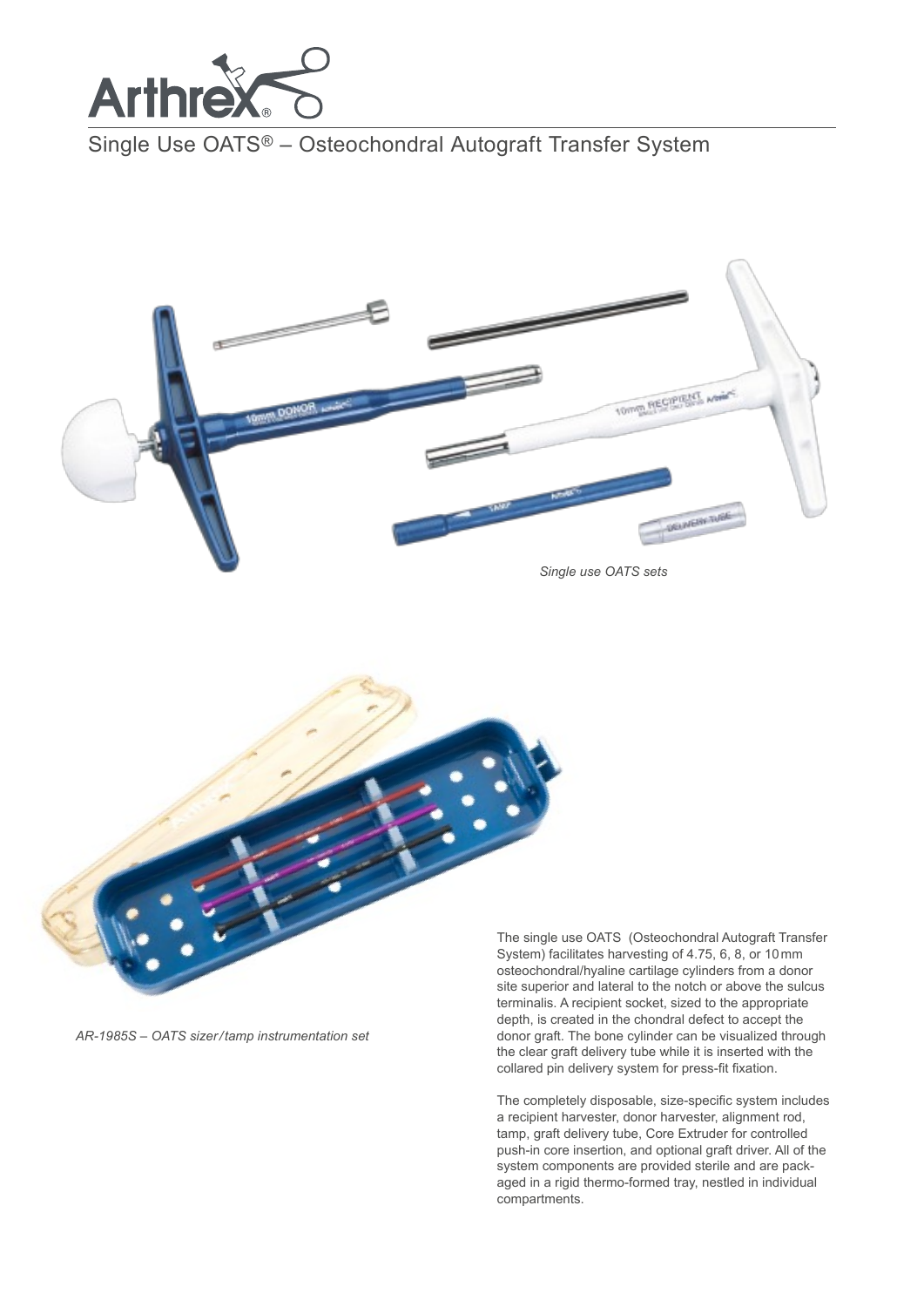

The appropriate single use OATS set is selected based on the size of the articular cartilage defect as measured with a sizer/tamp in an appropriate from the OATS sizer/tamp instrumentation set.



Using the screw-in core extruder knob, the collared pin of the blue donor harvester is advanced 1-2mm outside of the leading edge of the harvester.



The donor harvester is positioned perpendicular to the donor surface and the screw-in core extruder knob is removed from the back of the donor harvester allowing the sharp edge of the harvester to seat flush against bone (check laser line)*.*



Using a mallet, the donor harvester is impacted to a desired depth of approximately 15mm.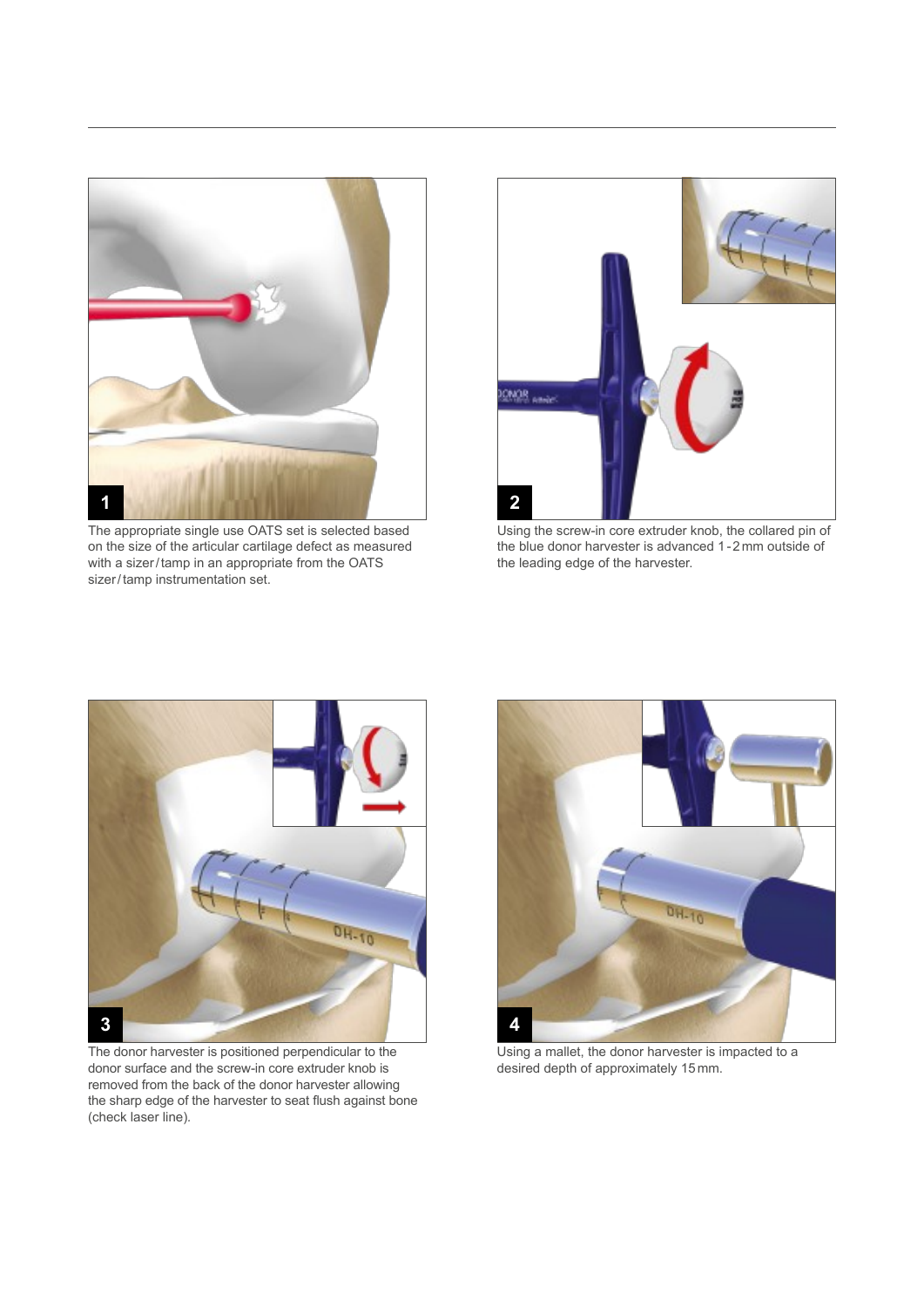

The coined edges of the harvester assist in disengaging the graft from subchondral bone when applying pressure against the harvester's T-handle and rotating the handle 90˚ clockwise twice. The harvester can then be withdrawn from the bone.



The depth of the core is referenced through the harvester's windows once the harvester is removed and used to determine the depth of recipient socket preparation.



The recipient harvester, core extruder knob and collared pin are assembled to assure atraumatic insertion into the knee.

Using the screw-in core extruder knob, the collared pin of the donor harvester is advanced 1-2mm out the tip of the harvester. The harvester is then positioned perpendicular to the osteochondral defect and the core extruder knob removed (check laser line).



The recipient harvester is then impacted to a depth of 13mm or 2mm less than the length of the donor graft measured.

The harvester is removed creating the bone socket in similar twisting fashion as previously shown (See Illus. 5).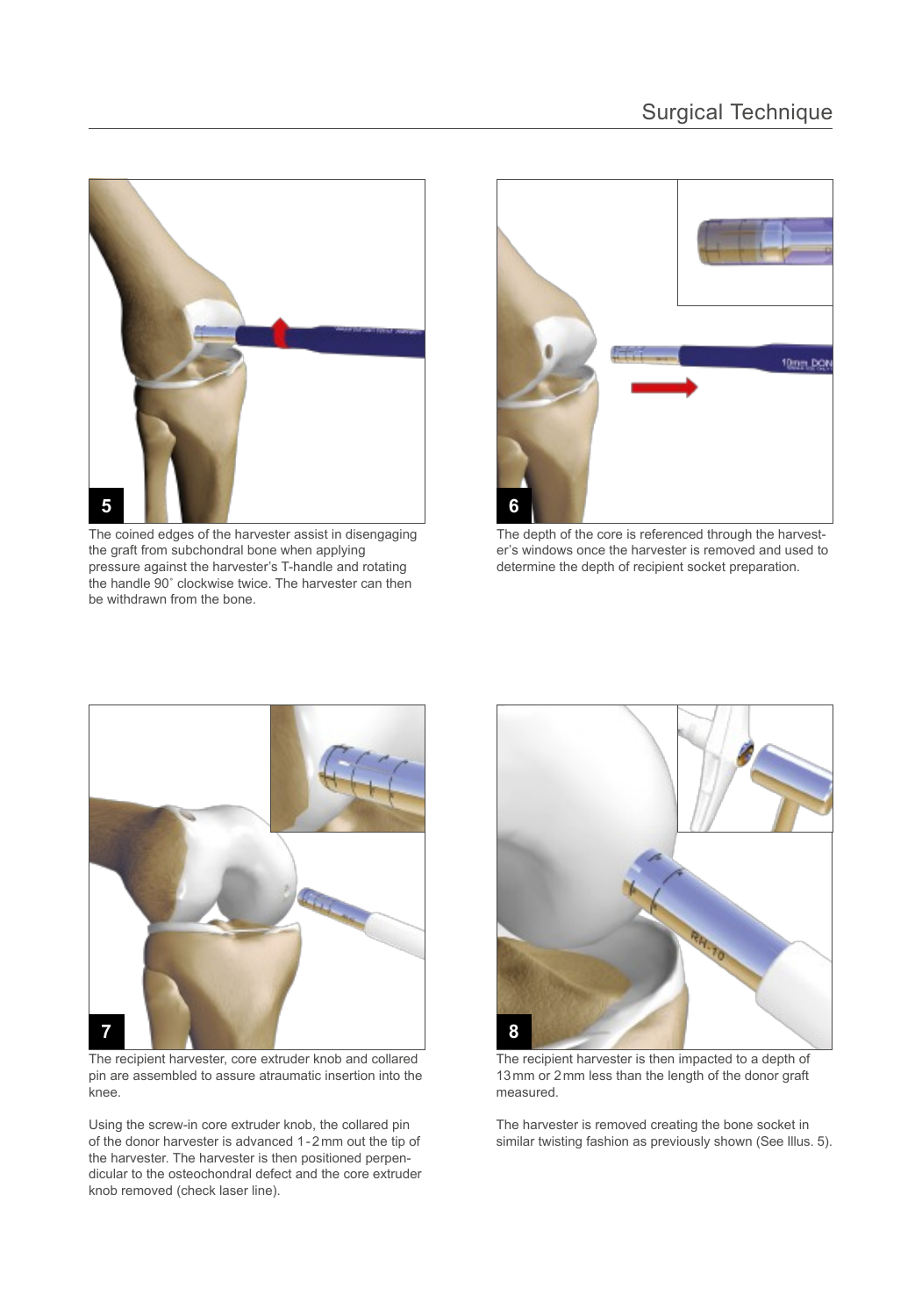

A graduated alignment rod is used to measure the recipient socket depth and insertion angle of the graft. Slight modifications to the socket depth may also be performed at this time. The alignment rod is advanced into the socket until the depth, similar to the length of the core, is achieved.



After placing the clear graft delivery tube over the end of the donor harvester, the core extruder is inserted into the back of the harvester and advanced until the recipient graft is flush with the edge of the delivery tube. The beveled edge of the delivery tube is inserted perpendicularly into the recipient socket and the graft advanced into the recipient socket using the core extruder.



Alternatively, the graft may be inserted by inserting the graft driver into the back of the recipient harvester and tapping the graft into position. Final seating of the graft is performed using a tamp.